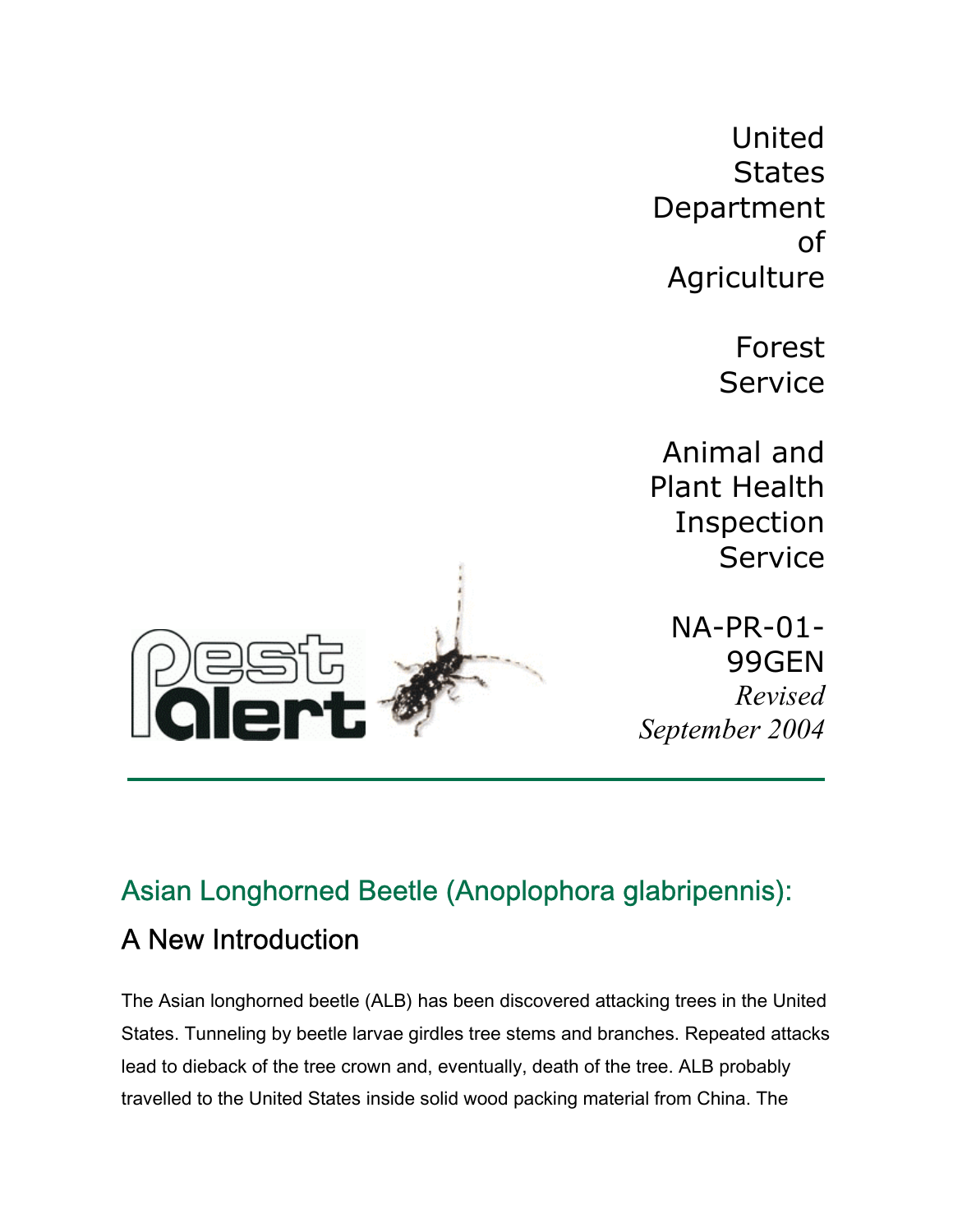beetle has been intercepted at ports and found in warehouses throughout the United States.

This beetle is a serious pest in China where it kills hardwood trees in roadside plantings, shelterbelts, and plantations. In the United States the beetle prefers maple species (Acer spp.), including boxelder, Norway, red, silver, and sugar maples. Other known hosts are *alders, birches, elms, horsechestnut, poplars*, and *willows*. A complete list of host trees in the United States has not been determined. Currently, the only effective means to eliminate ALB is to remove infested trees and destroy them by chipping or burning. To prevent further spread of the insect, quarantines are established to avoid transporting infested trees and branches from the area. Early detection of infestations and rapid treatment response are crucial to successful eradication of the beetle.

## General Information

The ALB has one generation per year. Adult beetles are usually present from July to October, but can be found later in the fall if temperatures are warm. Adults usually stay on the trees from which they emerged or they may disperse short distances to a new host to feed and reproduce. Each female is capable of laying up to 160 eggs. The eggs hatch in 10-15 days and the larvae tunnel under the bark and into the wood where they eventually pupate. The adults emerge from pupation sites by boring a tunnel in the wood and creating a round exit hole in the tree.

For more information about Asian longhorned beetle in the United States, visit these U.S. Department of Agriculture web sites:

[www.na.fs.fed.us/fhp/alb/](http://www.na.fs.fed.us/fhp/alb/) 

[www.aphis.usda.gov/ppq/ep/alb/](http://www.aphis.usda.gov/ppq/ep/alb/)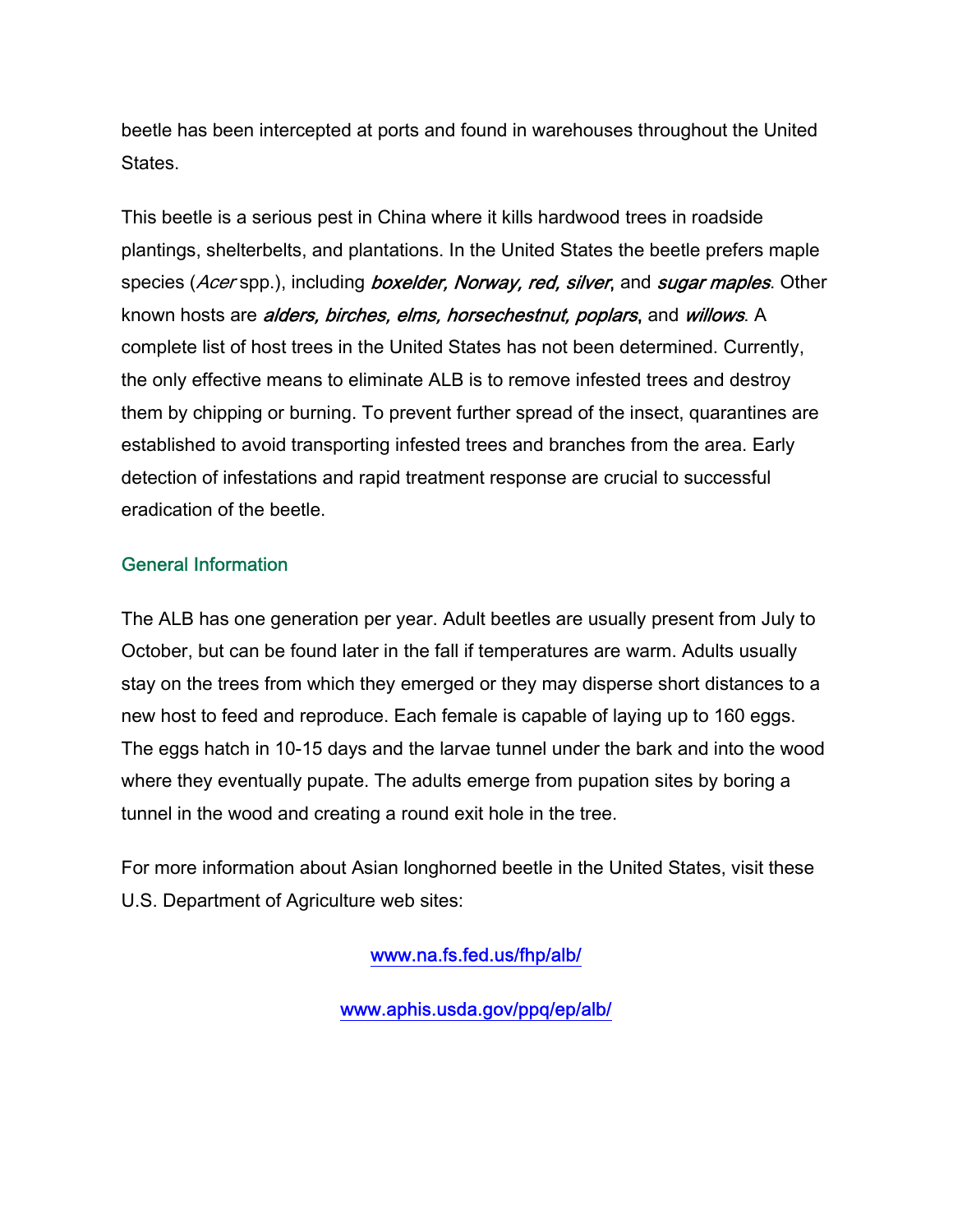If you suspect an Asian longhorned beetle infestation, please collect an adult beetle in a jar, place the jar in the freezer, and immediately notify any of these officials or offices in your State:

State Department of Agriculture: **or:**  State Plant Regulatory Official State Entomologist U.S. Department of Agriculture: Animal and Plant Health Inspection Service, Plant Protection and Quarantine Forest Service County Extension Office State Forester or Department of Natural Resources

**Asian Longhorned Beetle** *WHAT TO LOOK FOR:* 



1. Adult beetles. Individuals are  $\frac{3}{4}$  to  $1\frac{1}{4}$ inches long, with jet black body and mottled white spots on the back. The long antennae are  $1\frac{1}{2}$  to  $2\frac{1}{2}$  times the body length with distinctive black and white bands on each segment. The feet have a bluish tinge.



2. Oval to round pits in the bark. These egg-laying sites or niches are chewed out by the female beetle, and a single egg is deposited in each niche.